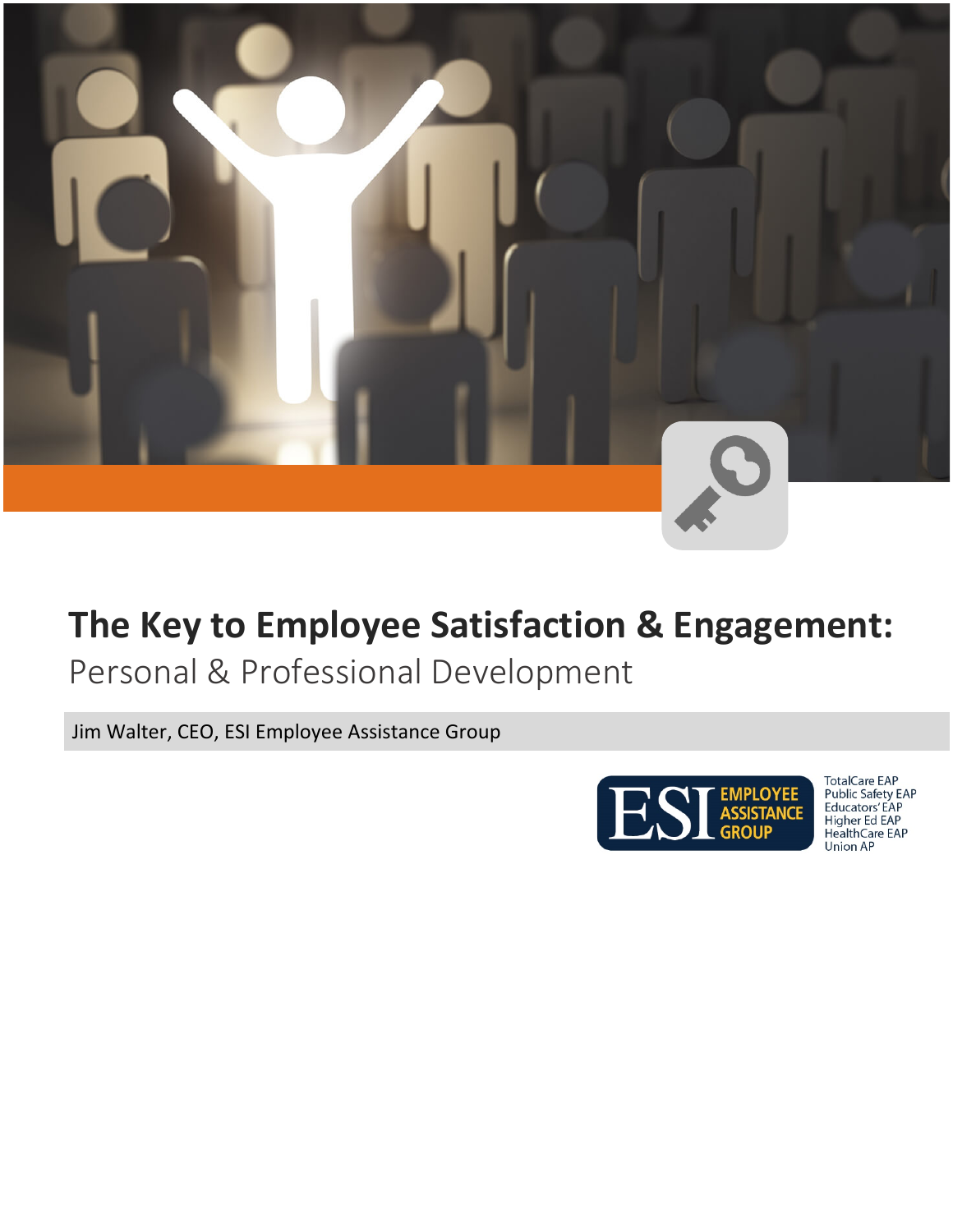The ability for employees of all levels in an organization to grow, both personally and professionally, is a key component to employee satisfaction, engagement and retention. This is particularly true for Millennial workers, a generation that is often characterized as obsessed with self-improvement.

## **Caroline Beaton [examined this drive to self-improvement,](https://www.forbes.com/sites/carolinebeaton/2016/02/25/never-good-enough-why-millennials-are-obsessed-with-self-improvement/#b76ed57efa9c) noting:**

*"In 2015, 94% of millennials reported making personal improvement commitments (compared with 84% of Boomers and 81% of Gen Xers). And we're willing to pay the price: While Boomers said they'd spend an average of \$152 a month on self-improvement, millennials anticipated spending nearly twice that—though our average income is half as much. Our strategies range from new workout regimes and diet plans to life coaching, therapy and apps designed to improve wellbeing."*

Employees who find an outlet for self-development within their organization report higher satisfaction. A recent **[case study on employee satisfaction with UBS](https://www.fastcompany.com/90348603/ubs-found-the-key-to-employee-satisfaction)** (a Swiss bank employing 65,000 people) measured their performance in this area and found that employee satisfaction was significantly below that of high-performing organizations. They charted a course to improve their score in a series of four changes:

- They measured manager performance in this area and targeted learning resources to managers, with a goal of making them better people managers
- They prioritized internal mobility through various internal recruitment initiatives
- They focused on improving the feedback culture
- They upped their learning game, making learning opportunities diverse and accessible through their own internal UBS University

The result? Within one year, UBS saw a 10-point gain in satisfaction related to learning and career opportunities within the firm.

## **Are your managers being trained to foster engaged employees?**

The first step in the UBS process was a focus on managers. In *Human Resources Executive*, Debbie Shotwell makes the case for **[why effective managers are your secret weapon](http://hrexecutive.com/heres-why-effective-managers-are-your-secret-weapon/)** - and in fact, a starting point in any path to employee engagement. She notes:

*"Gallup found that 51 percent of managers aren't engaged themselves, and 14 percent are actively disengaged. A bad manager can have sweeping effects on performance, engagement and retention companywide. The impact? Gallup estimates that these disengaged managers cost the U.S. economy between \$319 billion to \$398 billion annually. And some 50 percent of employees have quit to escape a bad manager at some point in their career."*

Shotwell says it doesn't have to be this way: "Capable and engaged managers aren't born, they're trained – regardless of whether they're an outside hire or internal candidate." She discusses three ways organizations can develop and equip managers to play a key role in developing and sustaining an organizational culture of employee development and engagement.

- 1. Focus on coaching for goal achievement
- 2. Drive accountability with regular, ongoing check-ins
- 3. Tap talent-management technology to leverage deep performance insights